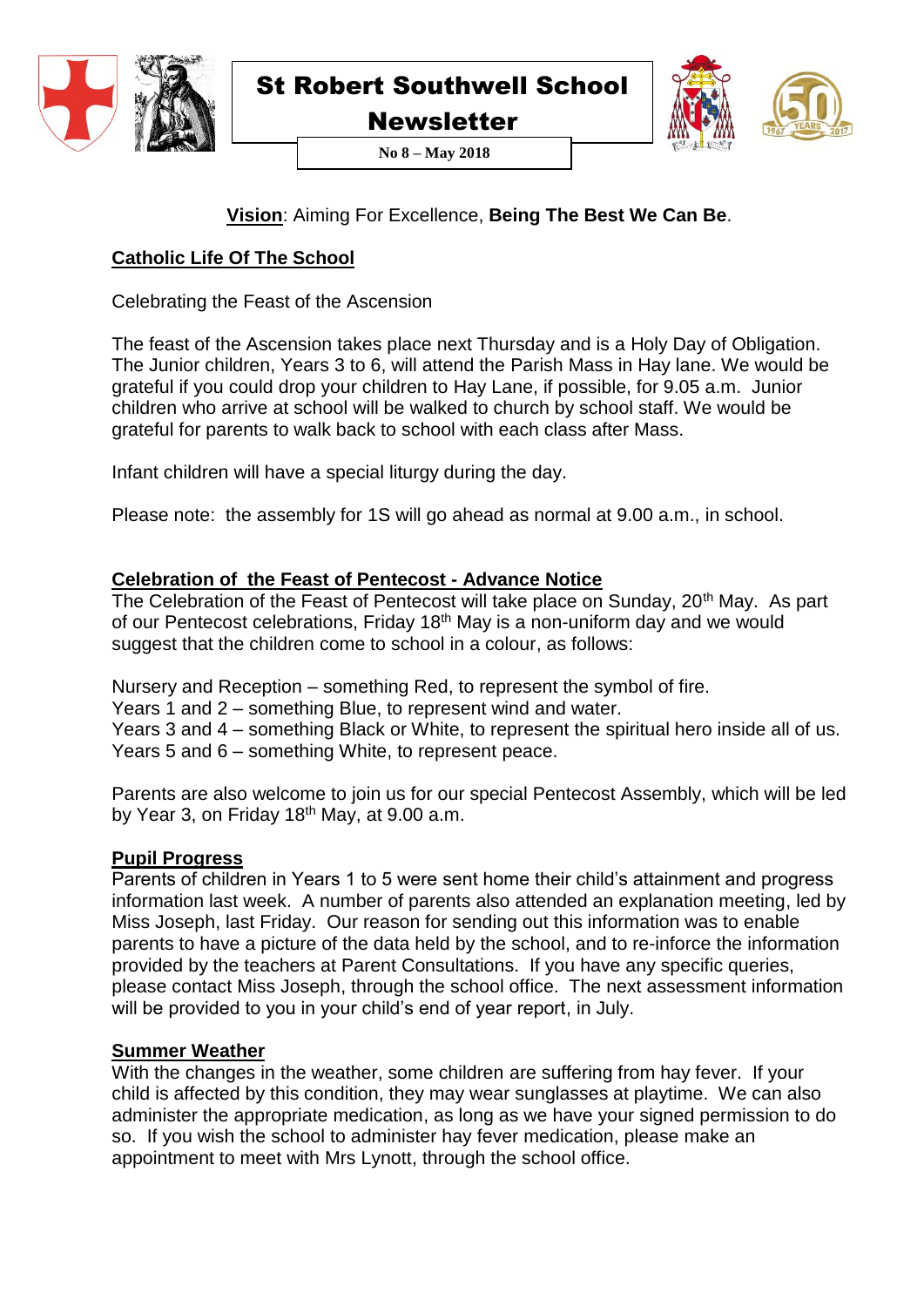If the weather is exceedingly hot, please ensure that your child has a school sun hat, and that you have applied sunscreen before sending your child to school.

As the weather can be unreliable, please ensure your child has a waterproof jacket in school with them every day.

#### **Water Bottles**

All children should have a water bottle, with water only, to drink during the day. An increasing number of parents have added juice to the water bottles. This is bad for children's teeth and also encourages ants and wasps which quickly become a problem. Please only send water in your child's drink bottle.

#### **Welcome To Our New Nursery and Reception Families**

We are having a special welcome event for families whose children are joining our Nursery or Reception in September. This event will take place on Saturday 23<sup>rd</sup> June at 2.00 p.m. This is an informal gathering so that families can meet each other. Refreshments will be available during the afternoon.

# **Affiliations**

We are not specifically affiliated to any sport or music club. We are fortunate that so many of our children have the opportunity to attend a range of after-school activities and clubs. Where appropriate, we invite our children to share their talents at school Friends' Association activities and events. We are therefore willing to advertise a range of "out of school" activities for a small fee. We do not sell or share any information on pupils to organisations and only distribute leaflets providing club information.

If there was only one football team, they would have no one to play against. Variety is healthy and different children enjoy different groups and activities.

#### **Library Books**

We are currently auditing our library book selection. If your child has any school books at home, please send them back into school. We are trying to ensure books that are missing, or have been at home a long time, are returned. Children who have not returned their library books may not be able to continue to borrow after half-term.

#### **Changes in Admin Staff**

We are pleased to welcome Mrs Anne Quigg to our admin team. As Mrs Pettitt is retiring at the end of this half-term, we are re-allocating roles within our Admin team.

Mrs Lynott is now taking responsibility for Breakfast Club, After-School Club, and invoices and payments for school meals.

Mrs Quigg will undertake a range of administrative roles including personnel, admissions, lettings, and will also be our Pupil Attendance Officer.

Mrs Kew will undertake a range of administrative roles, and will manage services and the overall school budget.

# **Safeguarding**

The UK-based International Watch Foundation (IWF) is a global reporting organisation for reporting and removing child sexual abuse images. Their 2017 report has just been published and, sadly, shows no reduction in the number of abuse images there are online. In total, during 2017 there were 80,318 reports of confirmed child sexual abuse images, a 35% increase from 2016.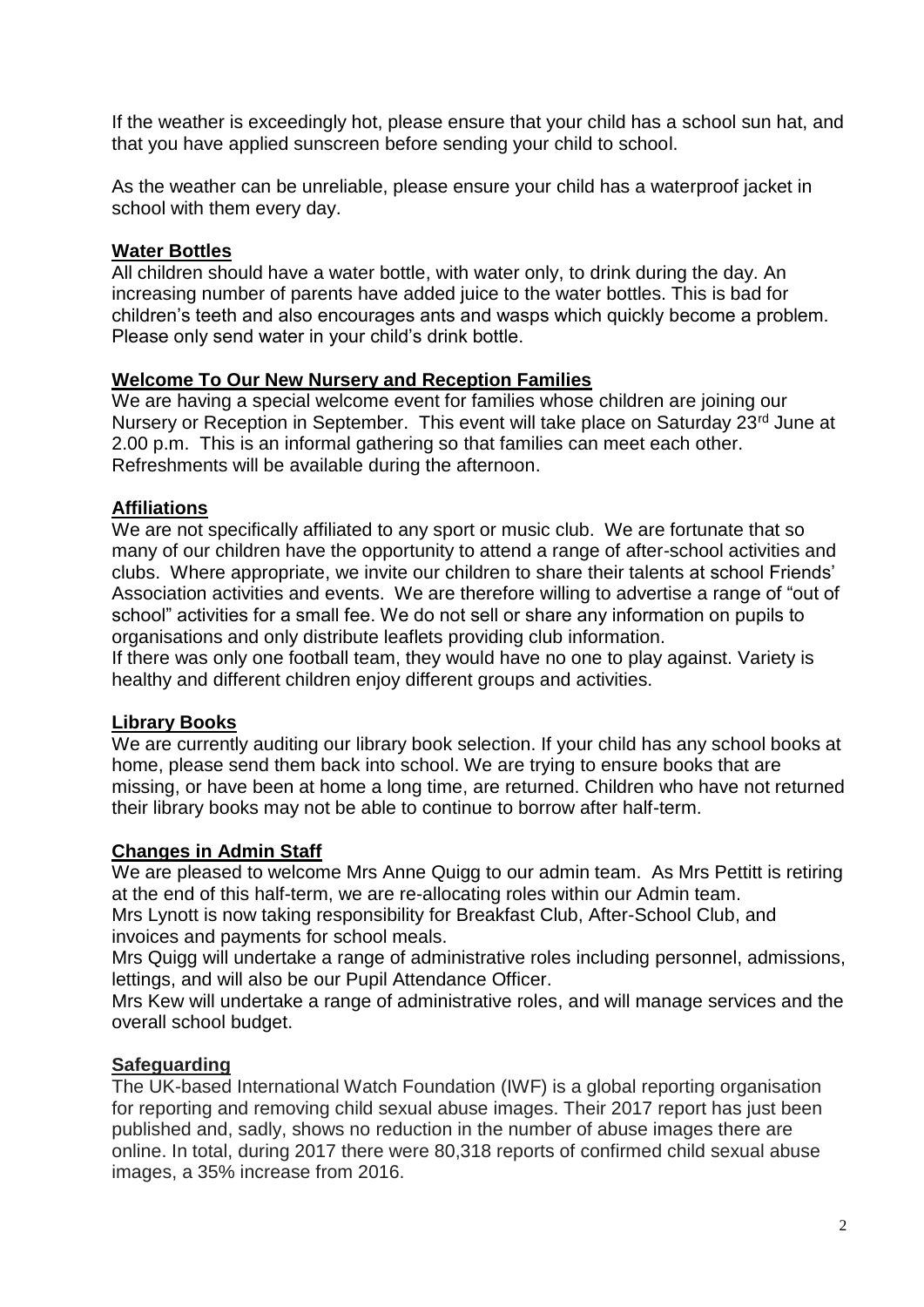The IWF report shows that there has also been an increase in "commercial" hidden services – dedicated websites offering child sexual abuse imagery for sale. Many of these illegal images are stored in free to use cloud storage services. The IWF shows that 87% of these images were being stored in just five countries: Netherlands, USA, Canada, France and Russia; UK servers stored only 0.3%.

More information can be found here: [https://www.iwf.org.uk/news/iwf-global-figures](https://safeguardinginschools.us12.list-manage.com/track/click?u=efe032677d94ceba51dd39a7f&id=fa6c1c3288&e=786386a131)[show-online-child-sexual-abuse-imagery-up-by-a-third](https://safeguardinginschools.us12.list-manage.com/track/click?u=efe032677d94ceba51dd39a7f&id=fa6c1c3288&e=786386a131)

#### **Be Parent E–Safety Aware - Free Online Training**

The school has purchased a bulk package for parents to access online training to help them be e–safety aware.

It is important that schools, parents and carers work together to take an active role in teaching children about the online dangers, and how to act safely on the internet.

We are therefore delighted to announce that Robert Southwell Primary School has shown our commitment to protecting pupils online and has worked with National Online Safety's "Online Safety World" to deliver an interactive online workshop for all of our parents & carers.

The course can be taken at your own convenience and covers:

- Information about online dangers and the newest platforms
- What online risks to look out for and how to protect your child
- Interactive quizzes, to check your understanding

Please find below the URL you need to visit to access the course guide: [www.onlinesafetyworld.com/school-course-access](http://www.onlinesafetyworld.com/school-course-access)

Robert Southwell Primary School code is: **ROBERTSOUTH**

If you have any questions, or trouble accessing the course, please contact: [support@nationalonlinesafety.com.](mailto:support@nationalonlinesafety.com)

#### **Football Update**

The girls played The Michael Sobell Sinai School and finished the season as the runners-up in the Brent Football League. Well done!

#### **Parent Feedback**

We have received two suggestions in the suggestion box, one about music trips and one about parent consultation evenings, which have been reviewed and considered by the senior staff team.

#### **Head Lice**

We have had a few cases of head lice in school. Please follow the advice on the following website [http://www.onceaweektakeapeek.co.uk](http://www.onceaweektakeapeek.co.uk/)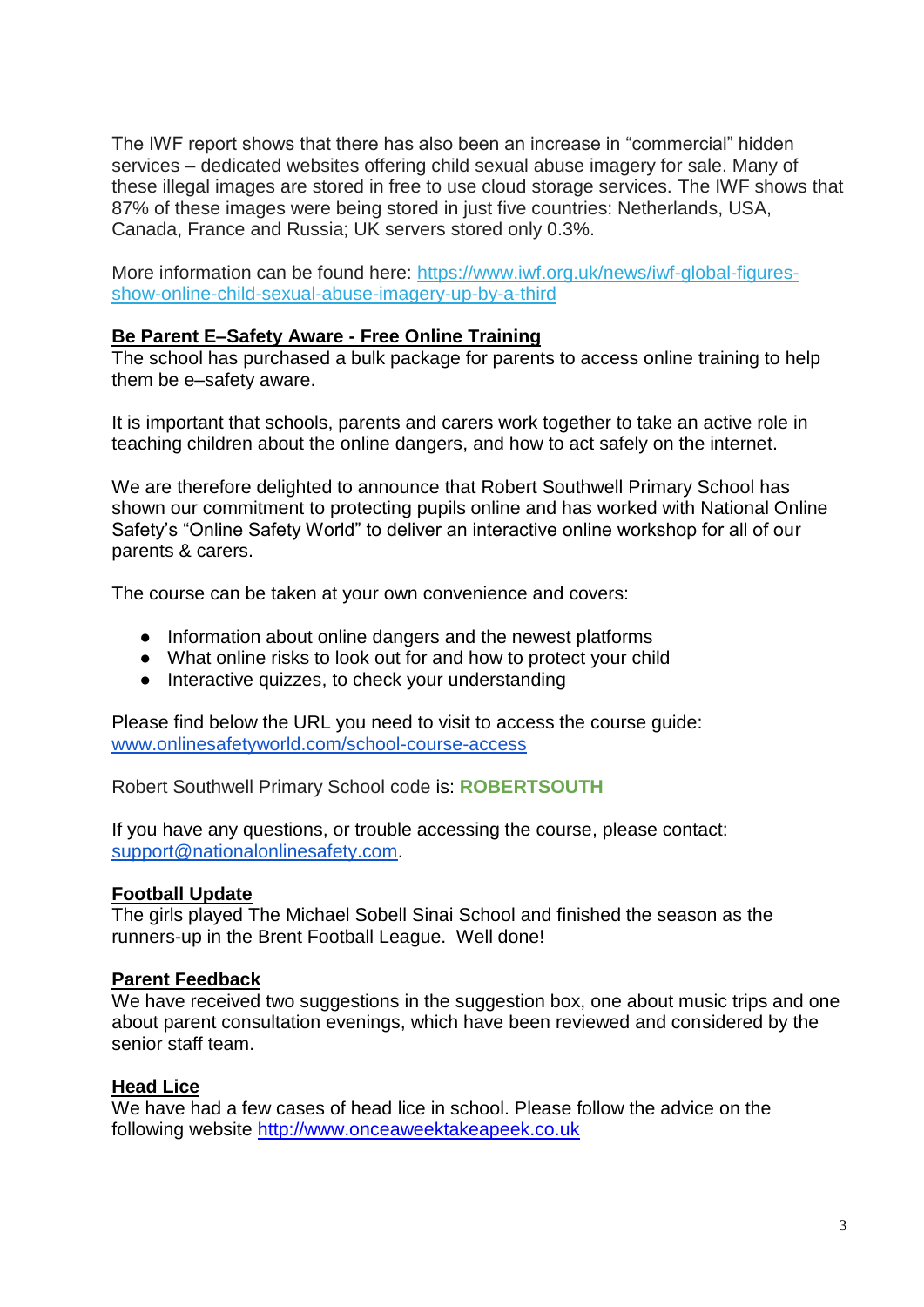- About one in ten children in the UK, around one million, may have head lice at any one time
- Children aged 4 to 11 are most at risk as they have more physical, close contact with friends and family
- The best known symptom of head lice is the itching, although only about 30% are aware of it – it can be uncomfortable, can prevent sleep and concentration.

#### **School Budgets**

There has been a great deal in the media about budget cuts. We are fortunate not to need to make any staff redundant in the short term, and to be able to maintain all our provision in the next school year. However, if budgets continue to be cut, then we will have to make some difficult choices in the next few years.

School Cuts is a national campaign calling on Parliament to take immediate action to stop funding cuts to schools. This campaign is supported by a coalition of heads, teachers, school support staff, parents and trade unions.

You can find up to date school funding data, including local authority and constituency breakdowns, at; **www.schoolcuts.org.uk** 

#### **Commonwealth Lunch**

Thank you to the Friends and the school staff who helped arrange the adult Commonwealth Lunch. This was enjoyed by all those who managed to attend.

#### **Friends' Update**

Change of date: the celebration of International Children's Day will now take place on **Thursday 7 th June,** instead of Friday, as originally published. The food tasting and sharing can only take place if we have volunteers from our school parent community to cook and provide food. This has historically been very well attended and enjoyed by all. It is a wonderful opportunity for the whole school to celebrate our broad cultural heritage.

**Friday 13th July** – Friends' Fun Day. The Friends ask for a donation for the children to take part on this day, and then we have a BBQ for families between 3.30 and 6.30 p.m. This is a lovely social occasion and we hope you will put this in your diary so you can enjoy a family evening.

#### **Summer Uniform**

Summer uniform is optional until Monday, 21<sup>st</sup> May, when all pupils should be in summer uniform.

I would take this opportunity to remind parents that **summer dresses** must be red check and knee length. All polo shirts must have the school logo. All children must wear closedtoe and closed-heel black school shoes. No trainers, except for Nursery children.

# **Class Photographs**

We have generally asked Year 6 to wear winter uniform on the photo day, for their final year group photograph. This year these will be taken on Tuesday 22<sup>nd</sup> May.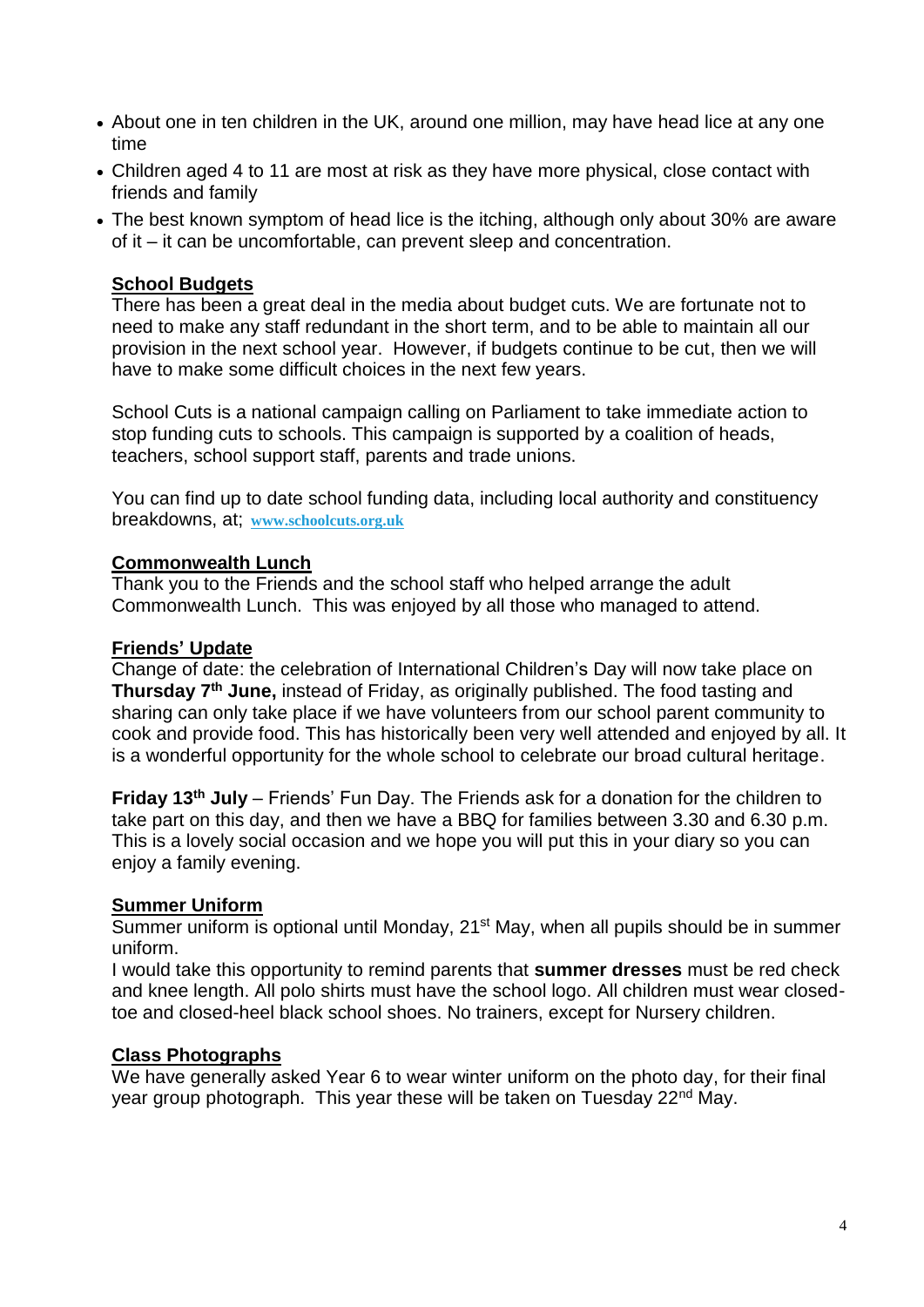# **Build A Bear Clothes**

Mrs Sullivan would be grateful for any donations of Build A Bear clothes and accessories for Barnaby Bear. Please hand them into the school office.

# **Thank You**

Thank you to those who have come forward to support the website and audit the Friends' funds.

#### **Key Dates**

**Wednesday 4th July -** Sports Day for Years 1- 6. Please note: all children, as far as possible, should be dropped and collected from Hendon Football Club on that day. Parents and family members are welcome to stay for the day, if they wish.

#### **Summer Term Dates**

| Date                             | Time                   | Event                                            | Other Information             |
|----------------------------------|------------------------|--------------------------------------------------|-------------------------------|
| Monday 7 <sup>th</sup> May       |                        | <b>BANK HOLIDAY -</b><br><b>SCHOOL CLOSED</b>    |                               |
| Wednesday 9 <sup>th</sup><br>May | 3.30 p.m.              | KS1 & EYFS Art Exhibition                        | Main hall                     |
| Thursday 10 <sup>th</sup> May    | 3.30 p.m.              | <b>KS2 Art Exhibition</b>                        | Main hall                     |
| Monday 14 <sup>th</sup> May      |                        | <b>KS2 SATs Week</b>                             |                               |
| Tuesday 15 <sup>th</sup> May     | morning                | Reception 1 to Welsh Harp                        |                               |
| Tuesday 15 <sup>th</sup> May     | afternoon              | Reception 2 to Welsh Harp                        |                               |
| Tuesday 15 <sup>th</sup> May     | afternoon              | Year 3 Sports at Kingsbury<br><b>High School</b> |                               |
| Tuesday 15 <sup>th</sup> May     | afternoon              | Year 4 Theatre Workshop                          |                               |
| Tuesday 22 <sup>nd</sup> May     |                        | <b>Class Photographs</b>                         |                               |
| Tuesday 22 <sup>nd</sup> May     |                        | Years 2 - 6 Music Concert                        |                               |
| Tuesday 22 <sup>nd</sup> May     | afternoon              | Year 4 Sports at Kingsbury<br><b>High School</b> |                               |
| Thursday 24 <sup>th</sup> May    | All day                | <b>Reception to Willows Farm</b>                 |                               |
| Monday 28 <sup>th</sup> May -    |                        | <b>HALF TERM WEEK -</b>                          |                               |
| Friday 1 <sup>st</sup> June      |                        | <b>SCHOOL CLOSED</b>                             |                               |
| Tuesday 5 <sup>th</sup> June     | tbc                    | Year 5 Sports at Kingsbury<br><b>High School</b> |                               |
| Thursday 7 <sup>th</sup> June    |                        | Nursery to Bekonscot                             |                               |
| Thursday 7 <sup>th</sup> June    |                        | International Children's Day                     |                               |
| Tuesday 12 <sup>th</sup> June    |                        | Year 1 Sports at Kingsbury<br><b>High School</b> |                               |
| Tuesday 12 <sup>th</sup> June    | 7.00 p.m.              | Meeting for new Reception<br>parents             |                               |
| Wednesday 13th<br>June           | $9.15 - 11.00$<br>a.m. | <b>EYFS Sports Day</b>                           | <b>Nursery and Reception</b>  |
| Wednesday 13th<br>June           | 7.00 p.m.              | <b>Meeting for new Nursery</b><br>parents        |                               |
| Monday 18 <sup>th</sup> June     |                        | Year 4 to Buckden                                | 4S Mon - Wed, 4R Wed<br>- Fri |